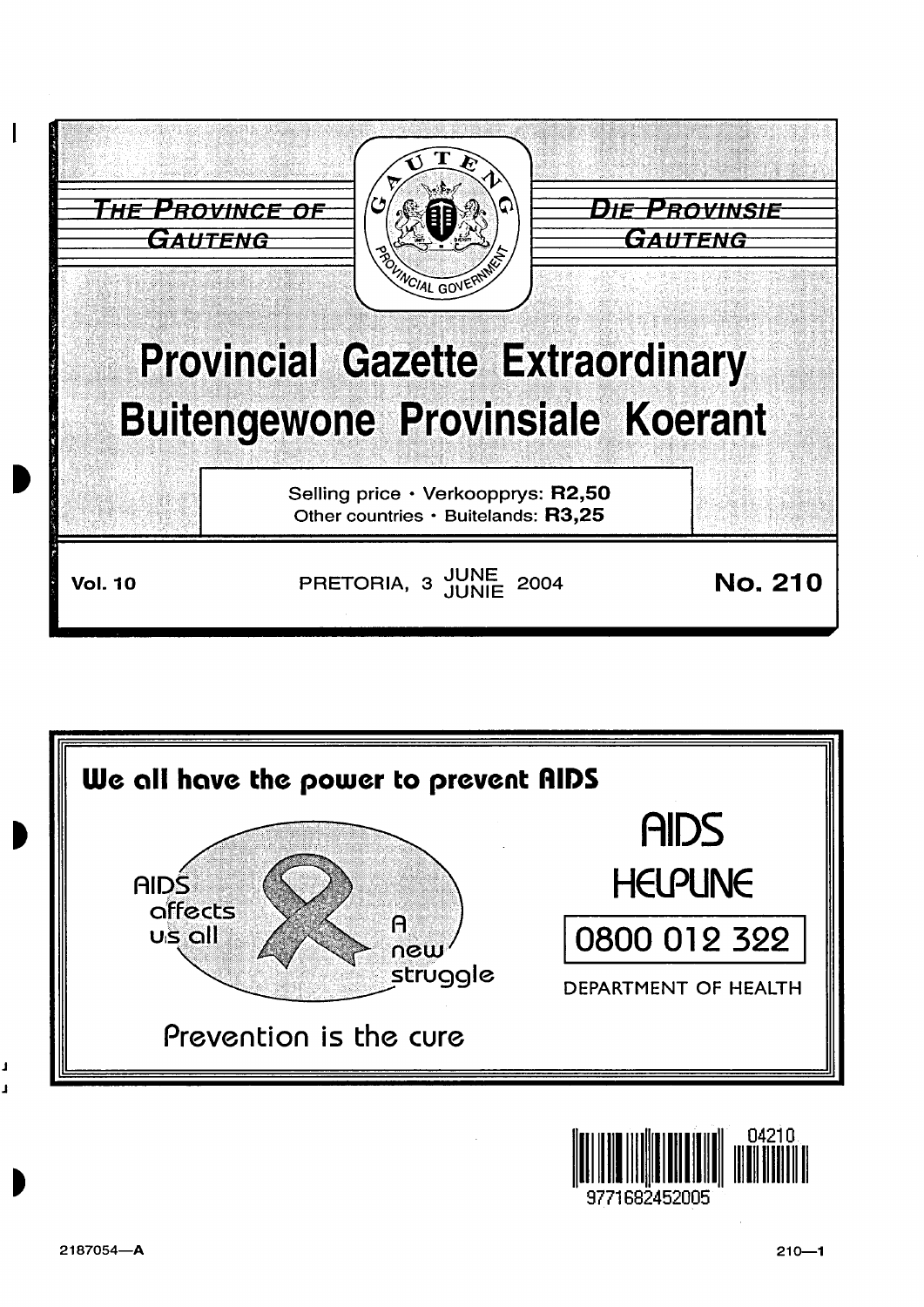## CONTENTS

No. Page Gazette No. No.

#### LOCAL AUTHORITY NOTICES

968 Town-planning and Townships Ordinance (15/1986): Declaration as an approved township: Sundowner Extension 54.................................................................................................................................................................. 2 210 969 do.: Amendment Scheme 04-2507 ................................................................................................................................ 5 210

## LOCAL AUTHORITY NOTICES

#### LOCAL AUTHORITY NOTICE 968

#### DECLARATION AS AN APPROVED TOWNSHIP

In terms of section 103 of the Town Planning and Townships Ordinance, 1986 (Ordinance 15 of 1986), the City of Johannesburg Metropolitan Municipality declares Sundowner Extension 54 to be an approved township subject to the conditions set out in the Schedule hereto.

#### **SCHEDULE**

STATEMENT OF THE CONDITIONS UNDER WHICH THE APPLICATION MADE BY EMERALD STAR PROPERTY INVESTMENTS 1 (PTY) LTD (HEREINAFTER REFERRED TO AS THE APPLICANT/ TOWNSHIP OWNER) UNDER THE PROVISIONS OF CHAPTER Ill OF THE TOWN PLANNING AND TOWNSHIPS ORDINANCE, 1986 (ORDINANCE 15 OF 1986), FOR PERMISSION TO ESTABLISH A TOWNSHIP ON PORTION 547 OF THE FARM BOSCHKOP 19910 HAS BEEN GRANTED

#### 1. CONDITIONS OF ESTABLISHMENT

#### (1) Name

The name of the township shall be Sundowner Extension 54.

#### (2) Design

The township shall consist of erven as indicated on General Plan S.G. No. 10803/2003.

### (3) Provision and Installation of services

The township owner shall make the necessary arrangements with the local authority for the provision and installation of water, electricity and sanitation as well as the construction of roads and stormwater drainage in the township, to the satisfaction of the local authority.

## (4) Removal or replacement of services

Should it, by reason of the establishment of the township, become necessary to remove or replace any existing municipal, TELKOM and/or ESKOM services, the cost thereof shall be borne by the township owner.

#### (5) Acceptance and disposal of stormwater

The township owner shall arrange for the drainage of the township to fit in with that of the adjacent roads and for all stormwater running off or being diverted from the road to be received and disposed of.

#### (6) Provincial Government

(a) Should the development of the township not been completed before 5 March 2010, the application shall be resubmitted to the Department of Transport and Public Works (Gauteng Provincial Government) for reconsideration.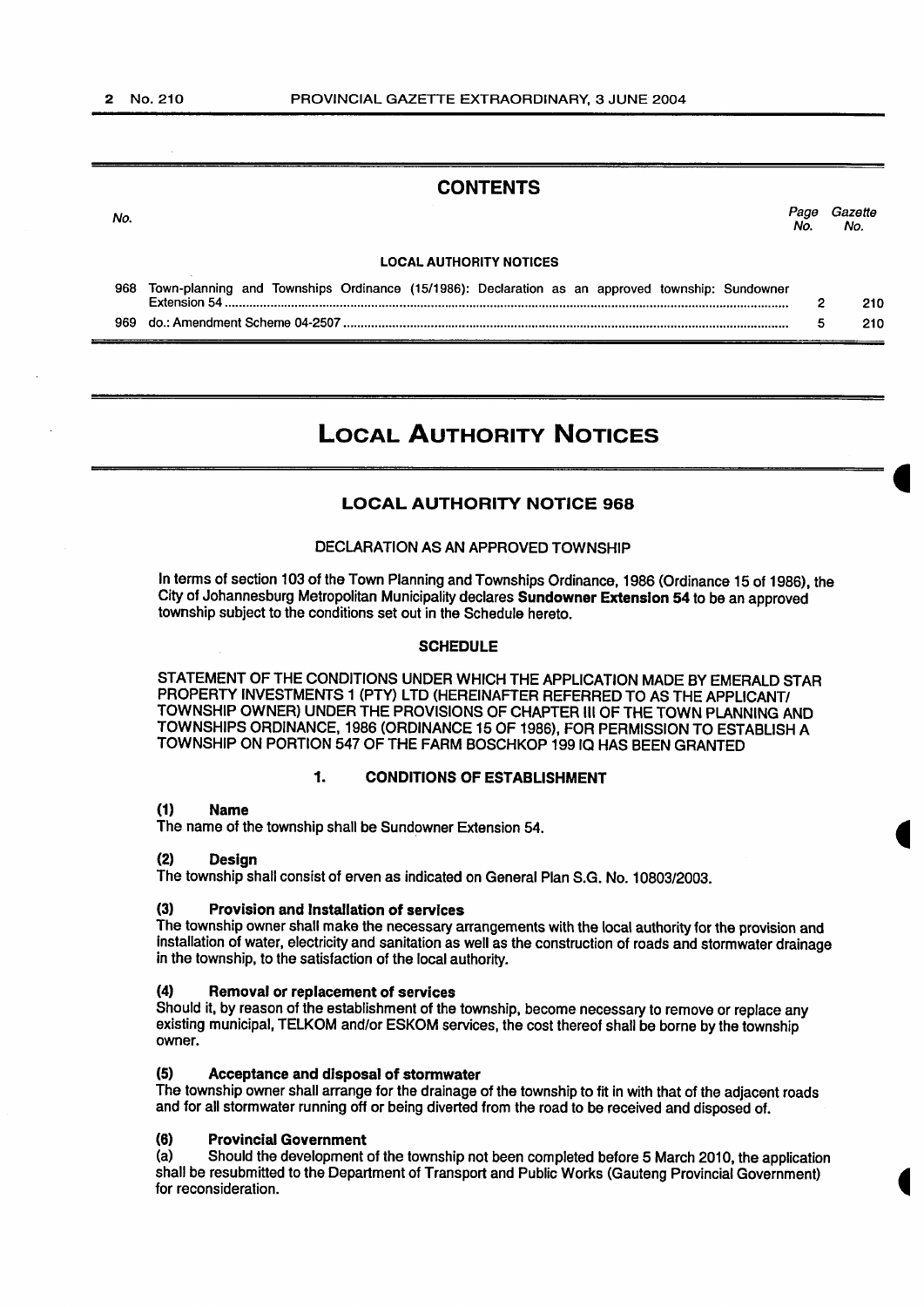(b) If however, before the expiry date of the mentioned period, circumstances change in such a way that roads and/or PWV routes under the control of the said Department are affected by the proposed layout of the township, the applicant shall resubmit the application for the purpose of fulfilment of the requirements of the controlling authority in terms of the provisions of Section 11 of Act 21 of 1940, as amended.

#### (7) Disposal of existing Conditions of Title

All erven shall be made subject to existing conditions and servitudes, if any, including the reservation of rights to minerals.

#### {8) Demolition of buildings and structures

The township owner shall at his own expense cause all existing buildings and structures situated within the building line reserves, side spaces or over common boundaries to be demolished to the satisfaction of the local authority when required by the local authority to do so.

#### (9) Notarial tie of erven

Erf 1272 and 1273 shall, at the cost of the township owner, after proclamation of the township but prior to the development of any erf in the township, be notarially tied to the satisfaction of the local authority.

#### (10) Endowment

The township owner shall, in terms of the provisions of Section 98(2) of the Town Planning and Townships Ordinance, 15 of 1986, pay a lump sum endowment to the local authority for the provision of land for a park.

#### (11) Obligations with regard to services and restriction regarding the alienation of erven

The township owner shall within such period as the local authority may determine, fulfil his obligations in respect of the provision of water, electricity and sanitary services as well as the construction of roads and stormwater drainage and the installation of systems therefore as previously agreed upon between the township owner and the local authority. Erven may not be alienated or be transferred into the name of a buyer prior to the local authority certifying that sufficient guarantees/cash contributions in respect of the supply of services by the township owner have been submitted or paid to the said local authority.

## 2. CONDITIONS OF TITLE

The erven mentioned hereunder shall be subject to the conditions as indicated imposed by the local authority in terms of the provisions of the Town Planning and Townships Ordinance, 1986.

## (1) All erven

(a) Each erf is subject to a servitude, 2 m wide, in favour of the local authority, for sewerage and other municipal purposes, along any two boundaries other than a street boundary and in the case of a panhandle erf, an additional servitude for municipal purposes 2 m wide across the access portion of the erf, if and when required by the local authority: Provided that the local authority may dispense with any such servitude.

(b) No building or other structure shall be erected within the aforesaid servitude area and no large rooted trees shall be planted within the area of such servitude or within 2 m thereof.

(c) The local authority shall be entitled to deposit temporarily on the land adjoining the aforesaid servitude such material as may be excavated by it during construction, maintenance or removal of such sewerage mains and other works as it, in its discretion may deem necessary and shall further be entitled to reasonable access to the said land for the aforesaid purpose subject to any damage done during the process of the construction, maintenance or removal of such sewerage mains and other works being made good by the local authority.

## (2) Erf 1273

The erf is subject to a servitude for an electrical mini-substation in favour of the local authority, as indicated on the General Plan.

P. Molol, City Manager

(Notice No. 466/2004) June 2004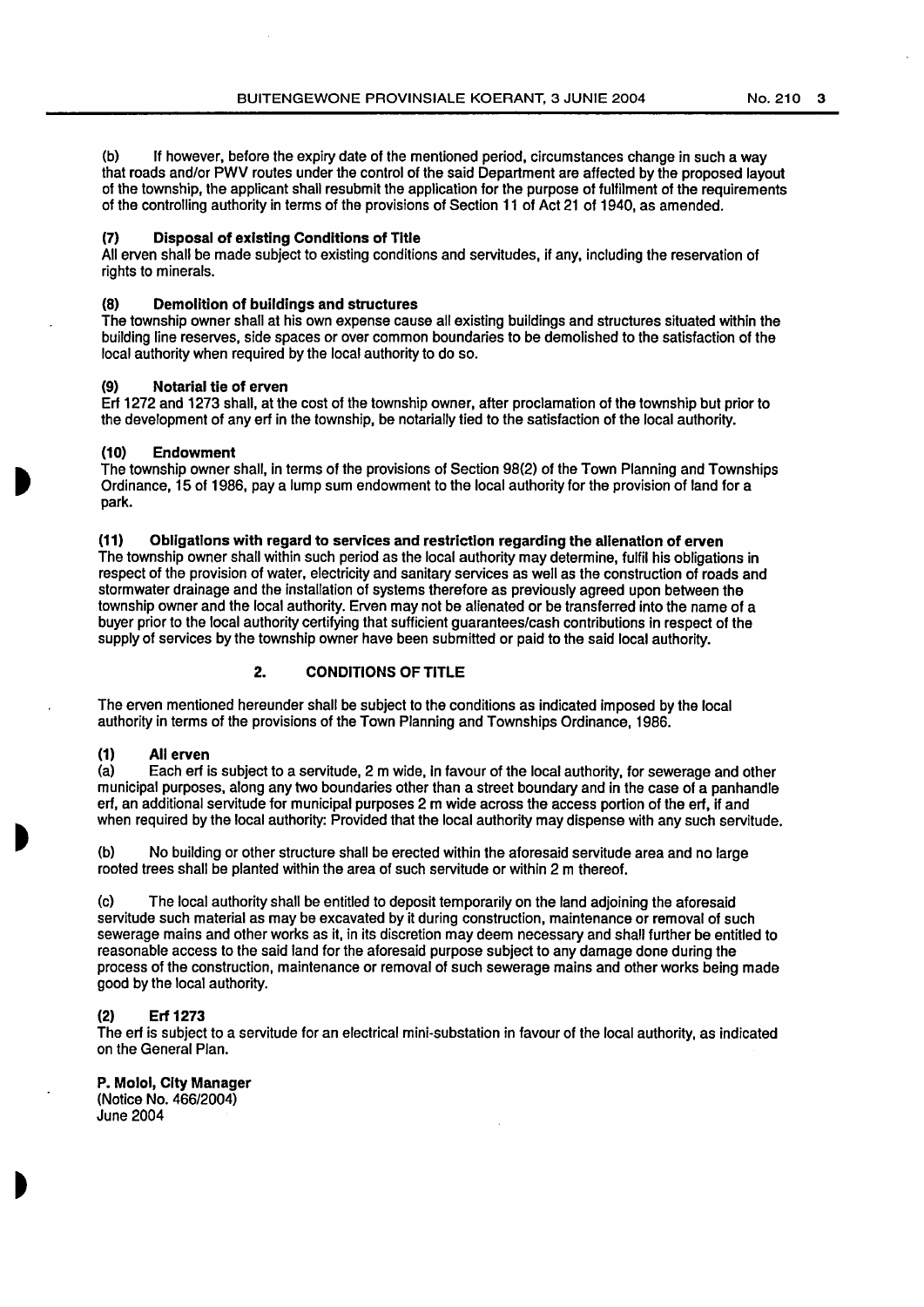## PLAASLIKE BESTUURSKENNISGEWING 968

#### VERKLARING TOT 'N GOEDGEKEURDE DORP

lngevolge artikel1 03 van die Ordonnansie op Dorpsbeplanning en Dorpe, 1986 (Ordonnansie 15 van 1986), verklaar die Stad van Johannesburg Metropolitaanse Municipaliteit hiermee die dorp Sundowner Uitbreiding 54 tot 'n goedgekeurde dorp onderworpe aan die voorwaardes uiteengesit in die bygaande Bylae.

#### BYLAE

VERKLARING VAN VOORW AARDES W AAROP DIE AANSOEK GEDOEN DEUR EMERALD STAR PROPERTY INVESTMENTS 1 (EDMS) BPK (HIERNA DIE AANSOEKDOENER/ DORPSEIENAAR GENOEM) INGEVOLGE DIE BEPALINGS VAN HOOFSTUK Ill VAN DIE ORDONNANSIE OP DORPSBEPLANNING EN DORPE, 1986 (ORDONNANSIE 15 VAN 1986), OM TOESTEMMING OM 'N DORP TE STIG OP GEDEELTE 547 VAN DIE PLAAS BOSCHKOP 19910 TOEGESTAAN IS

#### 1. STIGTINGSVOORWAARDES

#### (1) Naam

Die naam van die dorp is Sundowner Uitbreiding 54.

#### (2) Ontwerp

Die dorp bestaan uit erwe soos aangedui op Algemene Plan LG Nr 1 0803/2003.

#### (3) Voorslenlng en lnstallerlng van dienste

Die dorpseienaar moet die nodige reelings met die plaaslike bestuur tref vir die voorsiening en installering van water, elektrisiteit en sanitêre dienste asook die konstruksie van strate en stormwaterdreinering in die dorp, tot tevredenheid van die plaaslike bestuur.

#### (4) Verwydering of vervanging van bestaande dlenste

Indien dit, as gevolg van die stigting van die dorp, nodig word dat bestaande munisipale, TELKOM en/of ESKOM dienste verwyder of vervang moet word, sal die koste daarvan deur die dorpseienaar gedra word.

#### (5) Ontvangs en versorglng van stormwater

Die dorpseienaar moet die stormwaterdreinering van die dorp so reel dat dit inpas by die van die aangrensende paaie en dat aile stormwater wat van die pad afloop of afgelei word, ontvang en versorg word.

#### {6) Provlnslale Regering

(a) Indian die ontwikkeling van die dorp nie voor of op 5 Maart 2010 voltooi word nie, meet die aansoek heringedien word by die Departement van Vervoer en Publieke Werke (Gauteng Provinsiale Regering) vir heroorweging.

(b) lndien omstandighede egter, voor die verstryking van die gemelde periode, tot so 'n mate verander dat paaie en/of PWV roetes onder die beheer van die betrokke Departement deur die beoogde uitleg van die dorp geraak word, moet die applikant die aansoek herindien vir doeleindes van die nakoming van die vereistes van die beherende liggaam in gevolge die bepalings van Artikel 11 van Wet 21 van 1940, soos gewysig.

#### {7) Besklkklng oor bestaande Tltelvoorwaardes

Aile erwe moet onderworpe gemaak word aan bestaande voorwaardes en serwitute, indien enige, met lnbegrip van die voorbehoud van die regte op minerale.

## (8) Sloping van geboue en strukture

Die dorpseienaar moet op eie koste aile bestaande geboue en strukture wat binne boulynreserwes, kantruimtes of oor gemeenskaplike grense gelee is, Jaat sloop tot bevrediging van die plaaslike bestuur wanneer die plaaslike bestuur dit vereis.

## (9) Notariële verbinding van erwe

Erwe 1272 en 1273 moet, op koste van die dorpseienaar, na proklamasie van die dorp maar voor die ontwikkeling van enige erf in die dorp, notarieel verbind word, tot tevredenheid van die plaaslike bestuur.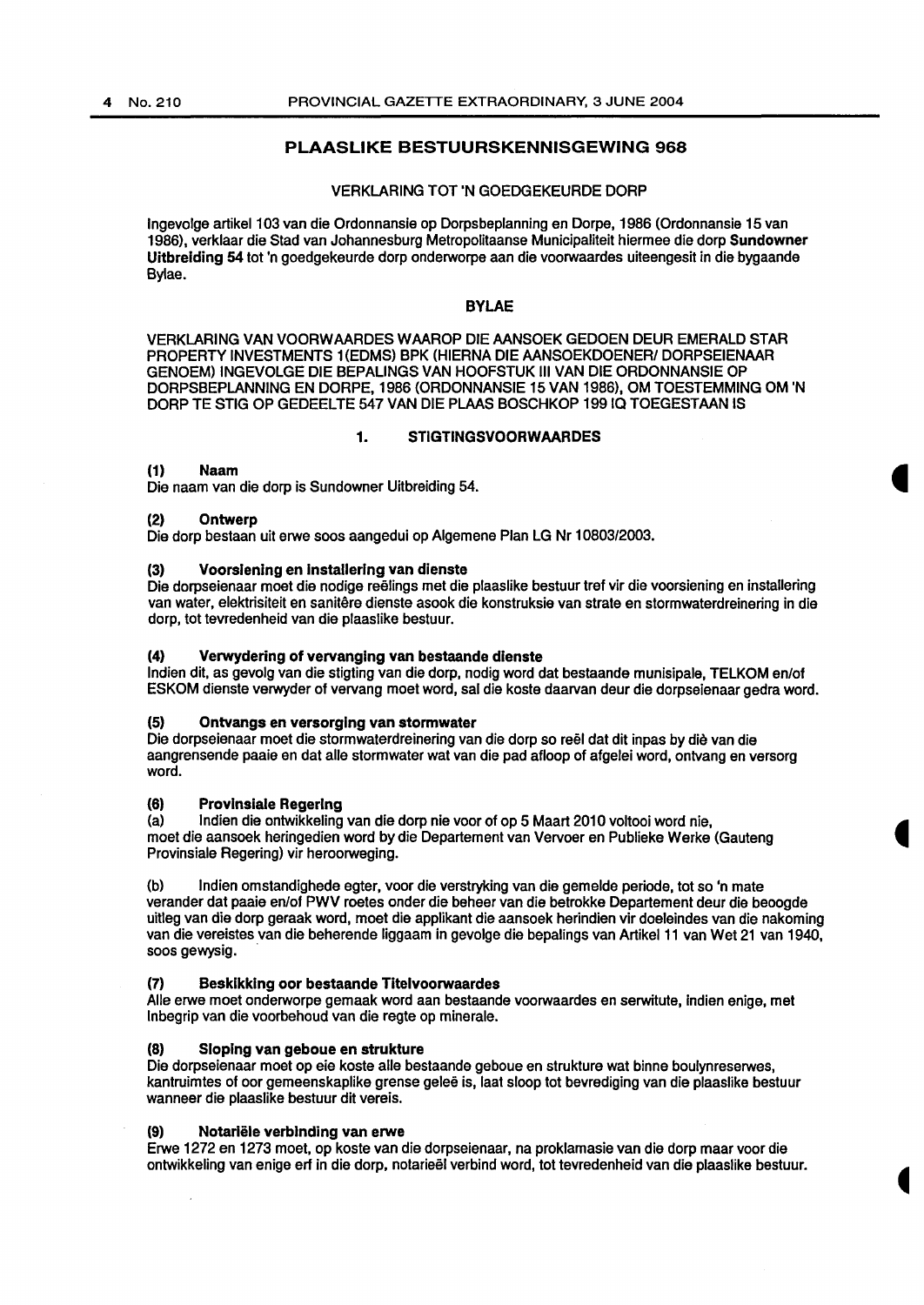### **(10) Beglftiging**

Die dorpseienaar moet ingevolge die bepalings van Artikel 98(2) van die Dorpsbeplanning en Dorpe Ordonnansie, Nr 15 van 1986, 'n globale bedrag as begiftiging aan die plaaslike bestuur betaal vir die voorsiening van grond vir 'n park.

**(11) Verpligtlnge ten opslgte van dlenste en beperklng betreffende die vervreemding van erwe** 

Die dorpseienaar moet binne sodanige tydperk as wat die plaaslike bestuur mag bepaal, sy verpligtinge met betrekking tot die voorsiening van water, elektrisiteit en sanitêre dienste asook die konstruksie van paaie en stormwaterdreinering en die installering van die stelsels daarvoor, soos vooraf ooreengekom tussen die dorpseienaar en die plaaslike bestuur, nakom. Erwe mag nie vervreem of oorgedra word in die naam van 'n koper alvorens die plaaslike bestuur bevestig het dat voldoende waarborge/kontantbydraes ten opsigte van die voorsiening van dienste deur die dorpseienaar aan die plaaslike bestuur gelewer of betaal is.

## **2. TITELVOORWAARDES**

Die erwe hieronder genoem is onderworpe aan die voorwaardes soos aangedui deur die plaaslike bestuur ingevolge die bepalings van die Ordonnansie op Dorpsbeplanning en Dorpe, 1986.

#### **(1) Aile erwe**

(a) Elke erf is onderworpe aan 'n serwituut 2 m breed, ten gunste van die plaaslike bestuur, vir riolerings-en ander munisipale doeleindes, fangs enige twee grense, uitgesonderd 'n straatgrens en, in die geval van 'n pypsteelerf, 'n addisionele serwituut vir munisipale doeleindes 2 m breed oor die toegangsgedeelte van die erf, indien en wanneer verlang deur die plaaslike bestuur: Met dien verstande dat die plaaslike bestuur van enige sodanige serwituut mag afsien.

(b) Geen gebou of ander struktuur mag binne die voomoemde serwituutgebied opgerig word nie en geen grootwortelbome mag binne die gebied van sodanige serwituut of binne 2 m daarvan, geplant word nie.

(c) Die plaaslike bestuur is geregtig om enige materiaal wat deur hom uitgegrawe word tydens die aanleg, onderhoud of verwydering van sodanige rioolhoofpypleidings, en ander werke wat hy volgens goeddunke noodsaaklik ag, tydelik te plaas op die grand wat aan die voornoemde serwituut grens en voorts sal die plaaslike bestuur geregtig wees tot redelike toegang tot genoemde grond vir die voornoemde doel. onderworpe daaraan dat die plaaslike bestuur enige skade vergoed wat gedurende die aanleg, onderhoud of verwydering van sodanige rioolhoofpypleiding en ander werke veroorsaak word.

#### **(2) Erf 1273**

Die erf is onderworpe aan 'n elektriese mini-substasie serwituut ten gunste van die plaaslike bestuur, soos aangedui op die Algemene Plan.

## **P. Molot, Stadsbestuurder**

(Kennisgewing 466/2004) Junie 2004.

## **LOCAL AUTHORITY NOTICE 969**

#### **AMENDMENT SCHEME 04-2507**

The City of Johannesburg Metropolitan Municipality herewith in terms of the provisions of section 125(1 )(a) of the Town Planning and Townships Ordinance No 15 of 1986, declares that he has approved an amendment scheme being an amendment of the Randburg Town Planning Scheme, 1976, comprising the same land as included in the township of **Sundowner Extension 54.** Map 3 and the scheme clauses of the amendment scheme are filed with the Executive Director: Development Planning, Transportation and Environment: City of Johannesburg and are open for inspection at all reasonable times.

This amendment is known as Amendment Scheme 04-2507.

**P. Molot, City Manager**  (Notice No. 467/2004) June 2004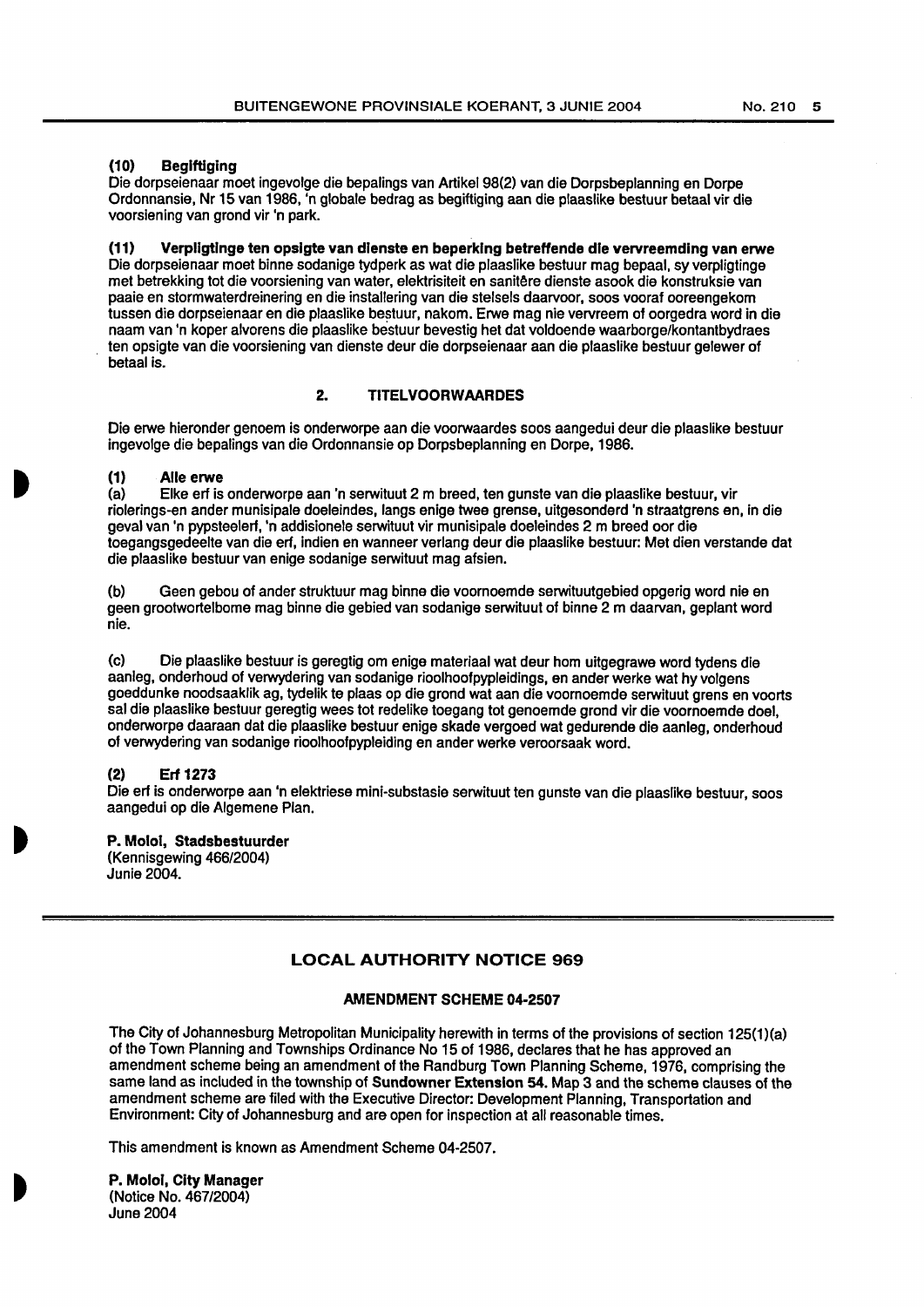## **PLAASLIKE BESTUURSKENNISGEWING 969**

#### **WYSIGINGSKEMA 04-2507**

Die Stad van Johannesburg Metropolitaanse Munisipaliteit verklaar hiermee ingevolge die bepalings van artikel 125(1)(a) van die Ordonnansie op Dorpsbeplanning en Dorpe Nr 15 van 1986, dat hy 'n wysigingskema synde 'n wysiging van die Randburg Dorpsbeplanningskema, 1976, wat uit dieselfde grond as die dorp **Sundowner Uitbreiding 54** bestaan, goedgekeur het. Kaart 3 en die skemaklousules van die wysigingskema word in bewaring gehou deur die Uitvoerende Direkteur: Ontwikkelingsbeplanning, Vervoer en Omgewing: Stad van Johannesburg en is beskikbaar vir inspeksie op aile redelike tye.

Hierdie wysiging staan bekend as Wysigingskema 04-2507.

**P. Moloi, Stadsbestuurder**  (Kennisgewing 467/2004) Junie 2004.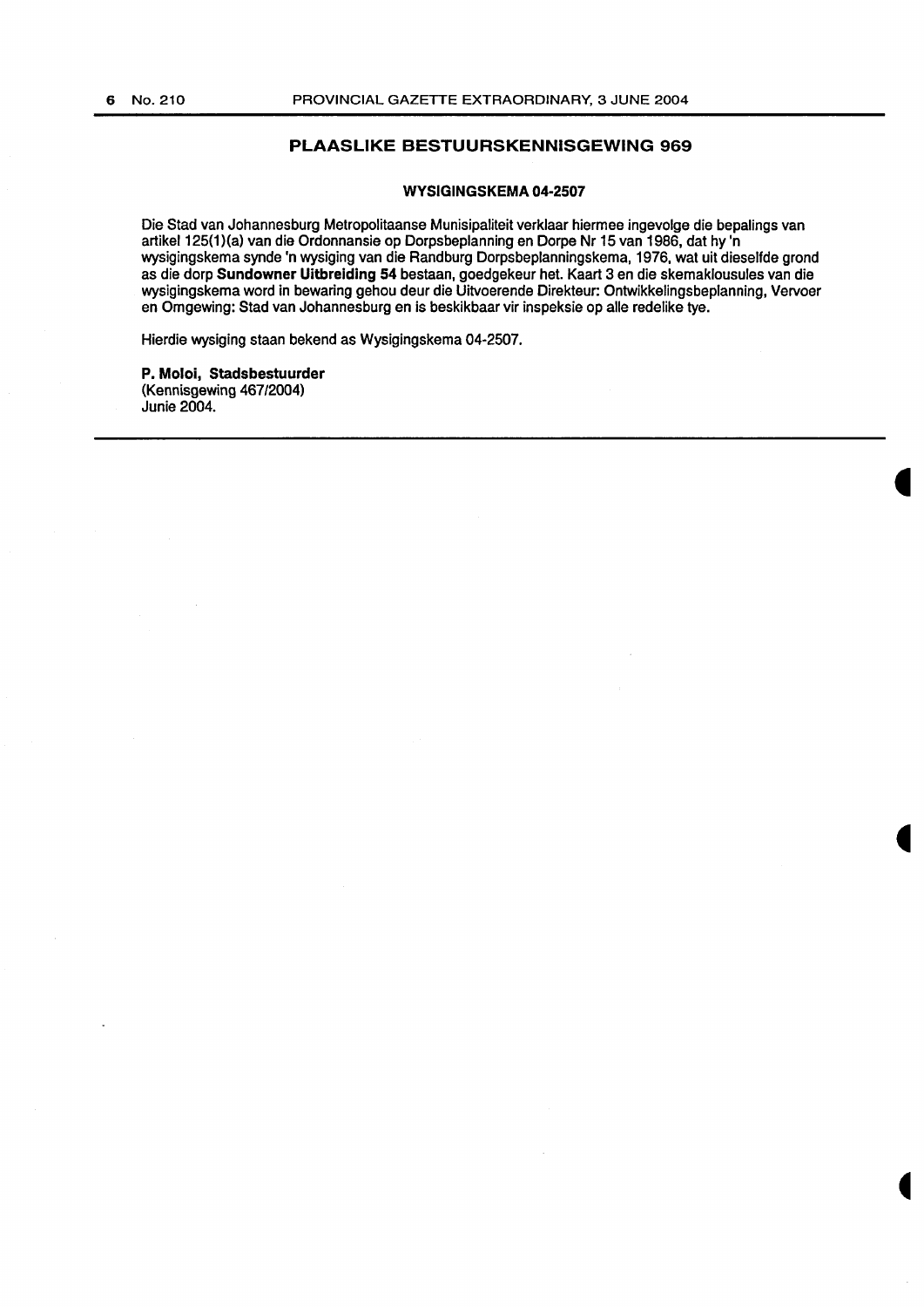## Looking for out of print issues of Government and Provincial **Gazettes**

We can provide photocopies

## **Contact**

The National Library of South Africa, Pretoria Campus PO Box 397 0001 PRETORIA

> Physical address C/o Andries and Vermeulen Streets Entrance in Andries Street

# Contact details

Tel: (012) 321-8931 Fax: (012) 325-5984 E-mail: infodesk@nlsa.ac.za